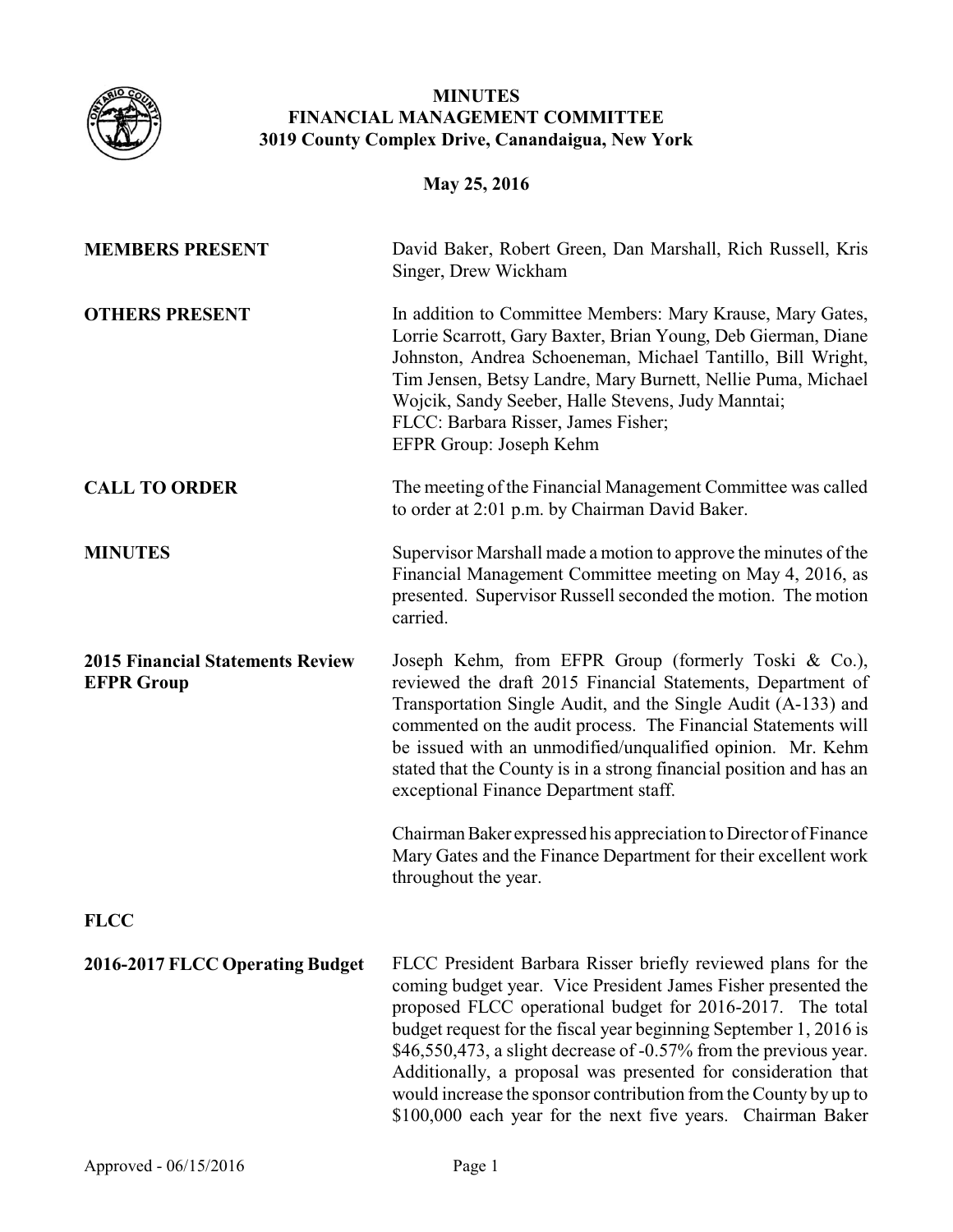< **Resolution:** *Fixing Date of*

*2017 Tentative Budget*

**HEALTH & MEDICAL**

*Public Hearing on FLCC 2016-*

indicated that the College's proposal will be considered during the County's upcoming budget process.

It was noted that the resolutions to approve FLCC's 2016-2017 Budget and the Sponsor Contribution will be presented at the next FMC meeting.

Supervisor Russell made a motion to file the resolution to fix the date of the public hearing on the 2016-2017 FLCC Tentative Budget for June 23, 2016, at 6:30 p.m. Supervisor Singer seconded the motion. The motion carried.

< **Resolution:** *Mental Health ~ Contract with Bonadio Receivable Solutions, LLC* Supervisor Green made a motion to file the resolution authorizing a contract with Bonadio Receivable Solutions, LLC, for assistance in reducing the outstanding accounts receivable and making recommendations for operational improvements within the revenue cycle function related to the Mental Health Clinic, for an amount not to exceed \$30,000 and \$4,400 to purchase additional licensing as required. Supervisor Marshall seconded the motion. The motion carried.

# **PUBLIC SAFETY**

The following two items were considered as a block. Supervisor Singer made the motion to file the resolution and budget transfer. Supervisor Green seconded the motion. The motion carried.

The motion carried to file the resolution authorizing the creation of the position of Assistant Conflict Defender and approving the budget transfer as indicated in the resolution. This position will be partially subsidized by grant funds previously approved. It was noted that wording will be added to the resolution that the

- < **Resolution:** *Conflict Defender ~ Approval of Contract and Creation of Position - Assistant Conflict Defender - Distribution #4*
- < **Transfer:** *District Attorney ~ Budget Transfer to Request Authorization to Appropriate Federal Crime Proceeds Reserve for Staff Training Conference*

# position will be reviewed at the end of the three-year grant period. The motion carried to approve the budget transfer of \$900.00 to appropriate funds from the District Attorney's Federal Crime Proceeds Reserve to send staff from the District Attorney's office to a 2016 training conference.

## **ENVIRONMENTAL QUALITY**

< **Resolution:** *Ontario County Landfill ~ Award of Contract for* Supervisor Singer made a motion to file the resolution authorizing a one year contract for on-demand consultation services for the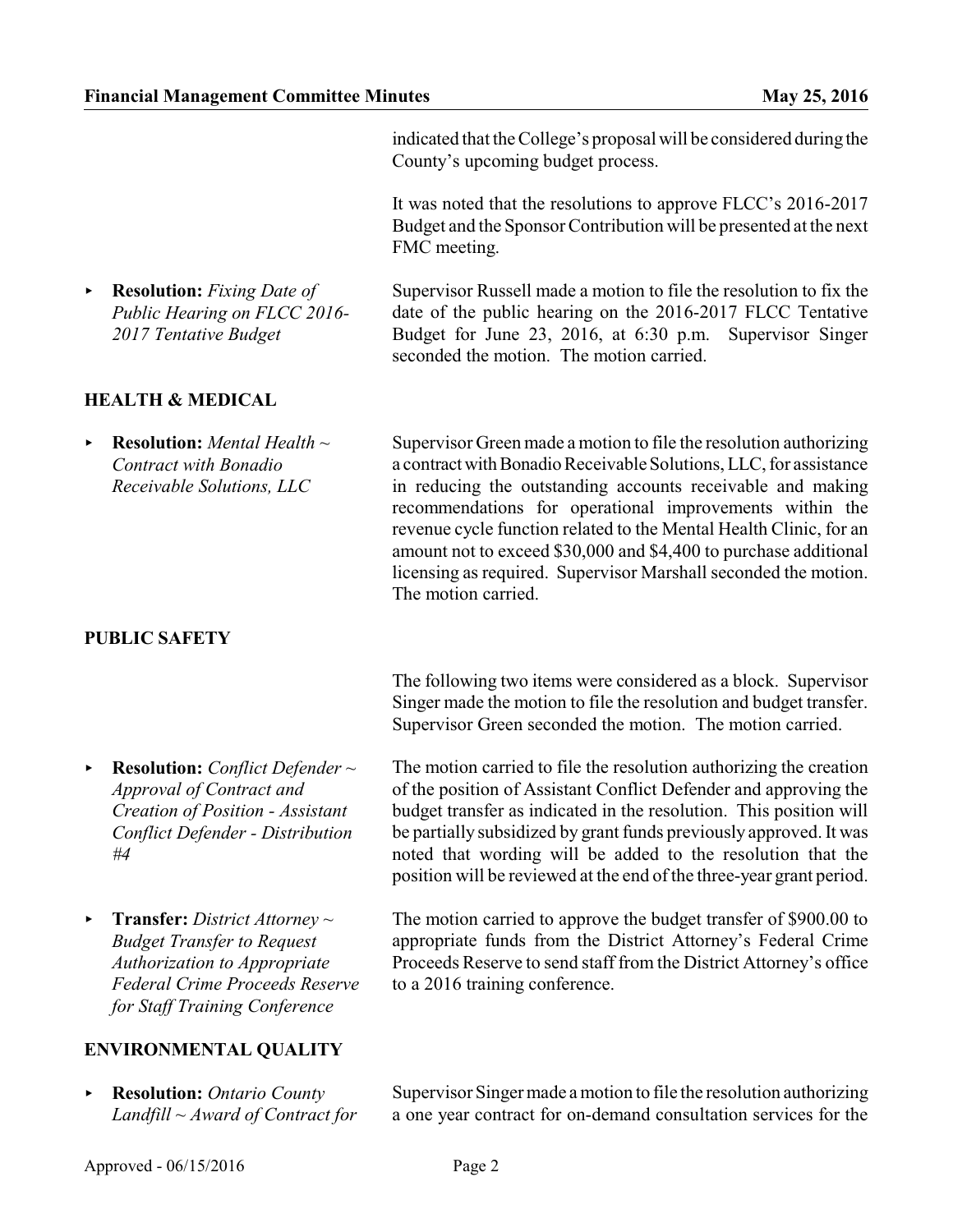*On-Demand Consultant Services Related to Ongoing Construction and Operation of the Ontario County Landfill - SCS Engineers*

Ontario County Landfill, as described in the proposal, with SCS Engineers for an amount not to exceed \$30,000. Supervisor Russell seconded the motion. The motion carried.

### **PUBLIC WORKS**

**Enterprise Fleet Management** Bill Wright, Commissioner of Public Works, along with Senior Fiscal Manager Nellie Puma, presented an overview and analysis of Enterprise Fleet Management's Lease and Maintenance program compared to current County costs. The benefits of the programwere reviewed and discussed, noting that the value ofthe proposal is not necessarily in budget savings, but focused on operational efficiencies. Based on findings ofthe analysis and the benefits of the program, it is recommended that the County enter into an agreement with Enterprise.

> Aproposed resolution and agreements will be brought through the next Public Works and Financial Management Committee meetings.

### **PLANNING & RESEARCH**

< **Resolution:** *Aquatic Vegetation Harvesting Program ~ Award of Bid B16059, Honeoye Lake*

Supervisor Green made a motion to file the resolution authorizing acceptance of the bid from Alpha Boats Unlimited and to approve the purchase of the said work barge for a cost not to exceed \$28,400. Supervisor Singer seconded the motion. The motion carried.

### **CAPITAL PROJECTS**

< **Resolution:** *Highways ~ Bridge Preventive Maintenance 2012 - CP 6-2012: Closing of Capital Project*

< **Resolution:** *Highways ~ Ontario Parks Dam Rehabilitation - CP 5-2015: Budget Amendment and Acceptance of Bid*

Supervisor Russell made a motion to file the resolution to close Capital Project No. 06-2011, Bridge Preventive Maintenance 2012, and that the cash balance of \$6,768.62 and any additional interest earnings remaining in the Project be transferred to the County Road Fund Capital Reserve for Roads and Bridges. Supervisor Wickham seconded the motion. The motion carried.

Supervisor Green made a motion to file the resolution to accept the bid from Woodstone Earth Construction, Inc., for said work for Ontario Parks Dam Rehabilitation in the Town of South Bristol, for a cost not to exceed \$269,834. Supervisor Marshall seconded the motion. The motion carried.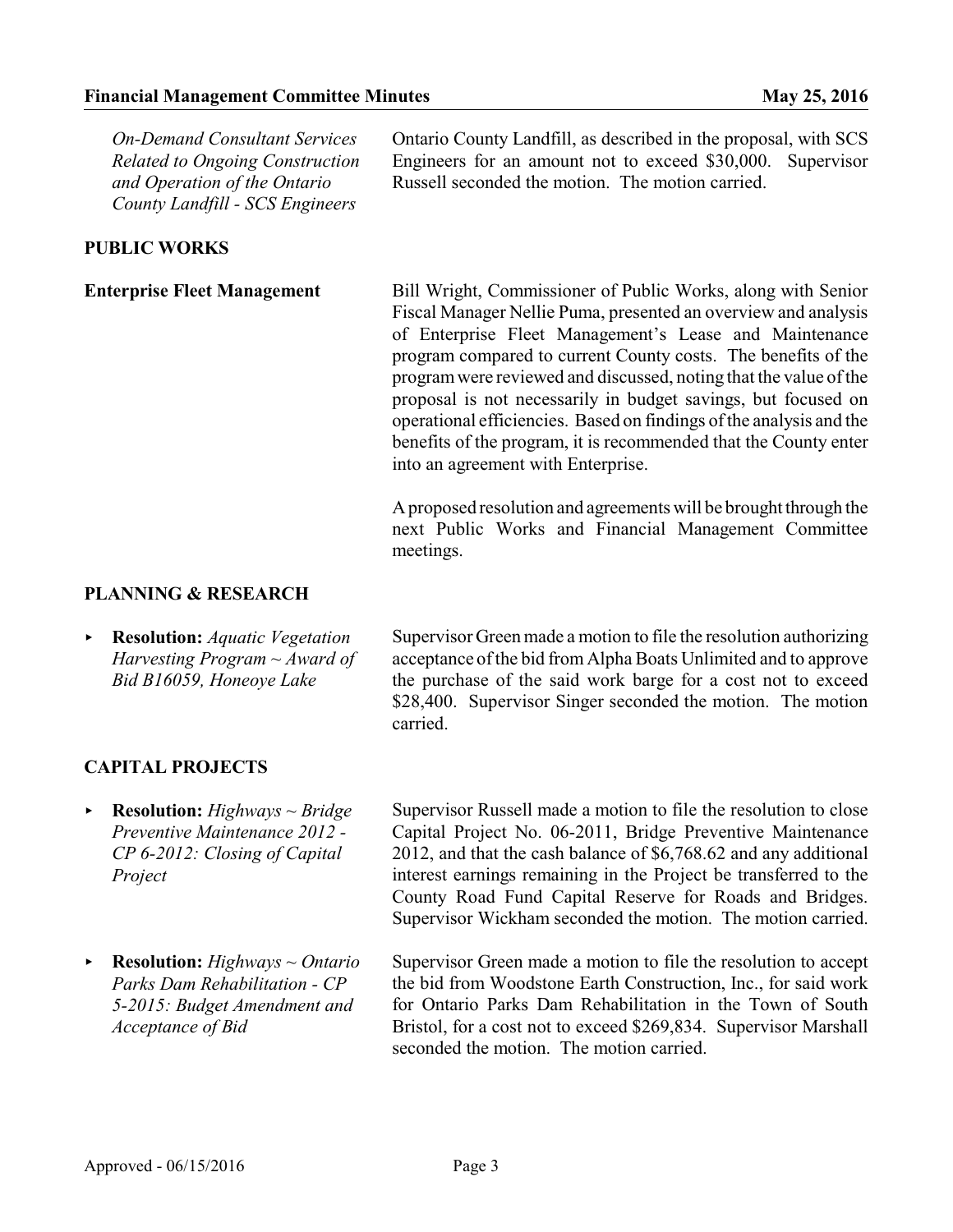- < **Resolution:** *FLCC Geneva Campus Center - CP 04-2009: Authorizing Budget Transfer and Reimbursement Payment for Data and Communications Costs*
- < **Resolution:** *2015 FLCC Capital Maintenance Project - CP 01- 2015: Approval of Budget Transfer - HVAC Rehabilitation in the Fine Arts and Graphic Design Area*
- < **Resolution:** *2016 FLCC Capital Maintenance Project - CP 01- 2016: Authorization for Budget Transfer for Short Term Contract with Atlantic Testing Laboratories for Construction Materials Engineering and Testing Services*
- < **Resolution:** *2014 FLCC Capital Maintenance Project - CP 01- 2014: Authorization to Purchase Lab Stools C318 Chemistry Lab*
- < **Resolution:** *FLCC Viticulture Center ~ CP 05-2011: Authorizing Budget Amendment and Short Term Contract with Amering & Johnston, Inc., for Purchase and Installation of Air Conditioning Unit and Controls*

## **FMC STANDING COMMITTEE ITEMS**

### **Permission to Proceed with 2010 Bond Refunding Opportunity**

Supervisor Russell made a motion to file the resolution to authorize the budget transfer and to reimburse FLCC for the onetime non-recurring charges for the needed fiber access in connection with Span AO-01011A at a cost of \$4,095. Supervisor Wickham seconded the motion. The motion carried.

Supervisor Marshall made a motion to file the resolution to approve the budget transfer of \$5,600 to cover the cost of air sampling and monitoring during the abatement of asbestos in the HVAC Rehabilitation in the Fine Arts and Graphic Design Area project. Supervisor Wickham seconded the motion. The motion carried.

The following three resolutions were considered as a block. Supervisor Russell made the motion to file the resolutions. Supervisor Wickham seconded the motion. The motion carried.

The motion carried to file the resolution accepting the Short Form Contract with Atlantic Testing Laboratories for the provision of material testing services related to improvements to FLCC Parking Lot D and based on the rates specified pursuant to BID #16022 in an amount not to exceed \$6,970. The contract begins May 20, 2016, and will expire on May 19, 2017.

The motion carried to file the resolution to approve the purchase of 21 lab stools for FLCC Science Lab C318 from Kruger International for a total cost of \$2,730.67.

The motion carried to file the resolution to accept the proposal from Amering & Johnston, Inc., for the purchase and installation of a one ton Dalkin Split System for a cost not to exceed \$7,297.05.

Supervisor Marshall made a motion to give permission to proceed with a refunding opportunity for the 2010 Bonds which will result in an estimated savings of over \$500,000. Supervisor Wickham seconded the motion. The motion carried.